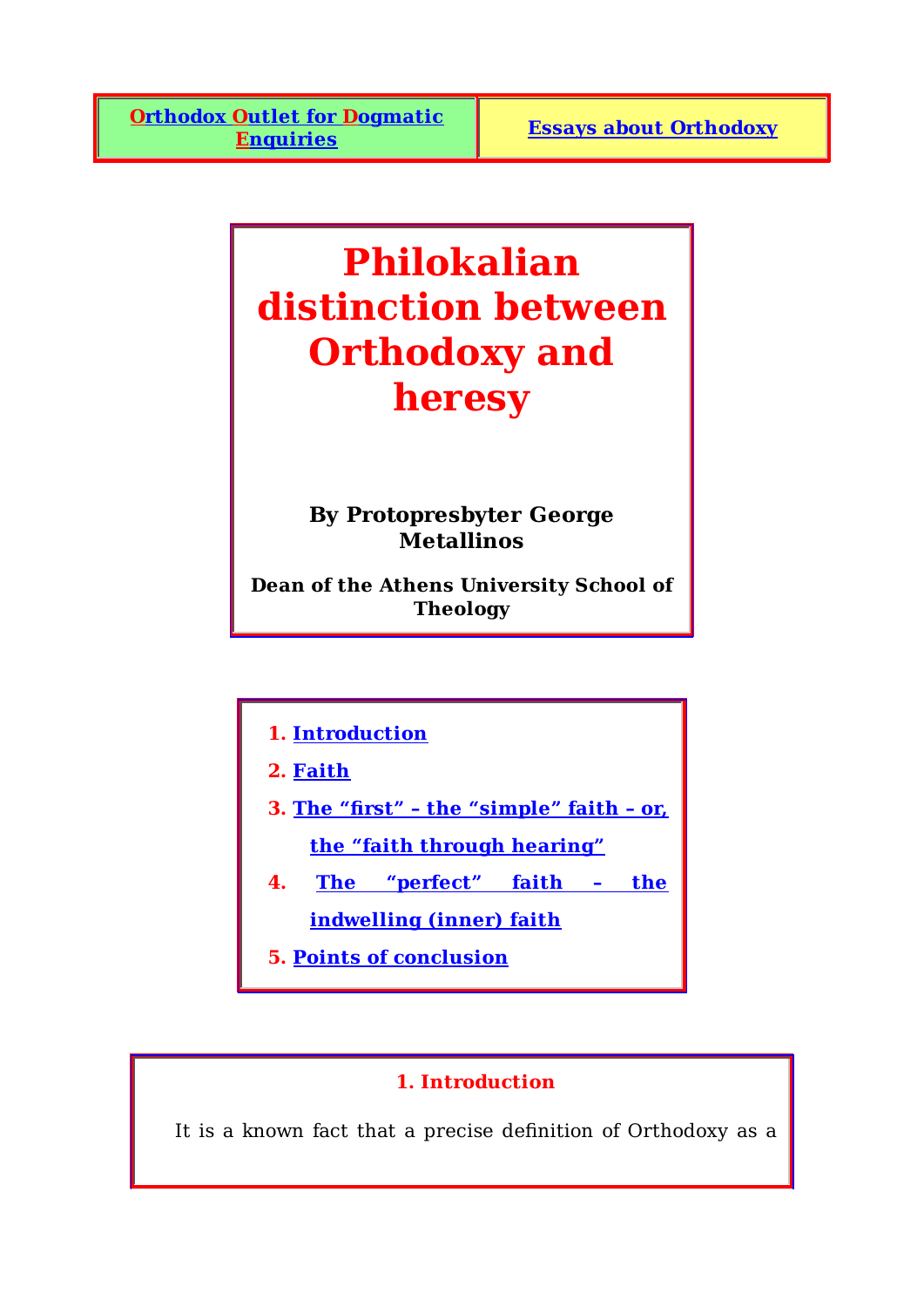Church is impossible, because "Orthodoxy-Church" is a Divine-human magnitude and, as far as its divine element is concerned, it supersedes every intellectual-logical conception. So, if we wished to somehow define Orthodoxy, we could say the following: Orthodoxy is the presence of the Uncreated in the world and in History, and the potential of the created to become sanctified and attain theosis. A (Christian) Deismus: "Deus Creator, sed non Gubernator" (A God Creator, but not Governor) – is a pure delusion, orthodoxically speaking. The Time-less and supra-Time element is constantly within the world and within Time, so that it may sanctify Time and transform it into the Time of the divine Kingdom, into eternity (see the words of the Apostle Paul: "**It is necessary for this perishable thing to clothe itself with imperishability, and this mortal thing to clothe itself** with immortality" - Cor.I, 15:53).

#### **2. Faith**

It is understood that Orthodoxy is always closely linked to faith. Thus, we speak of the "right and true faith", in order to distinguish it from the "adulterated faith". Orthodoxy is the true glory and glorification of God - the genuine perception of God – while a heresy is a manufactured glory, a morbid glorification of God. Orthodoxy and heresy thus confront each other in the area of Faith, and that is exactly where they diversify. What, therefore, is "faith" and how is it perceived in the life of the Church as the Body of Christ?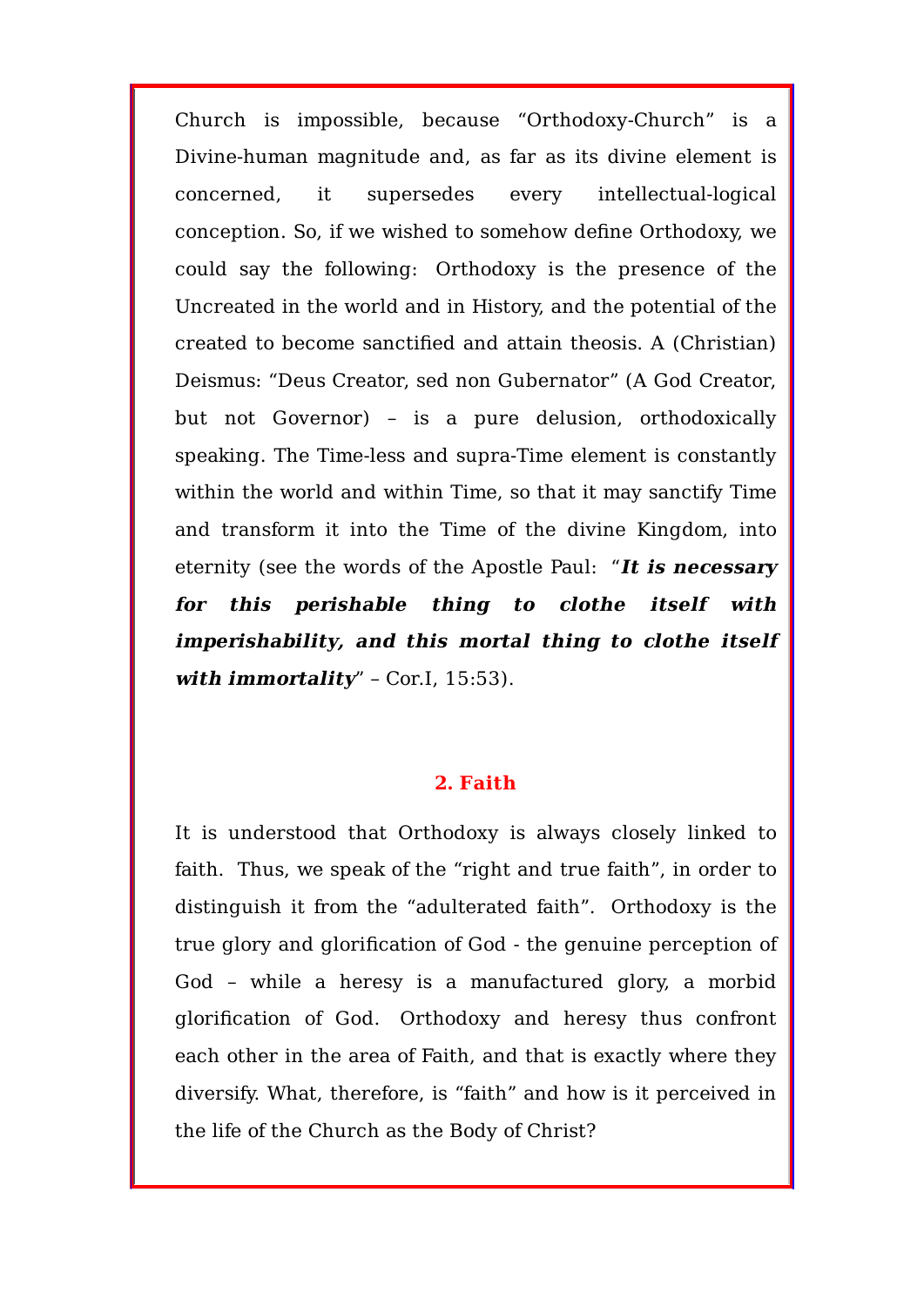First of all, "faith" in the language of theology signifies divine revelation; it is that which is revealed to Man, by God – it is the content of the revealed, Divine Truth (Fides quae creditur). However, Divine Revelation is not an abstract thing, that is to say, a collection of intellectually conceived truths, ideas and basic positions that Man is called upon to accept, in order to be saved. Such is the Scholastic view of faith, which has infiltrated our Dogmatics also. **The Truth of the Church is a Persona**; it is the incarnated Son and Logos of God; it is the incarnate All-Truth. It is the Persona of our Lord Jesus Christ. The unknown and inapproachable God became (and continues to become) known, ever since the beginning of Creation, in Christ. In other words, God discloses Himself; He is self-revealed, "**in multilateral and resourceful ways**" (Hebrews 1:1), the culmination being His self-revelation "in the Son" - the incarnation of His Son which was the prerequisite for the event of the Pentecost, for the sake of which Creation (according to the Saints) was "composed". The Pentecost is God's supreme revelation in the Holy Spirit, and Man's supreme experience within History.

Christ, as the God-Human, is in a certain way the "documented" faith, which is offered "from above", so that we may come to know God "in Himself" (see John 14:9 – '**whomsoever has seen Me, has seen the Father'**). He is our "hypostatic" (=personal) faith, according to Saint Maximus the Confessor. We become "faithful", by participating in that personal and incarnated Faith (=Christ).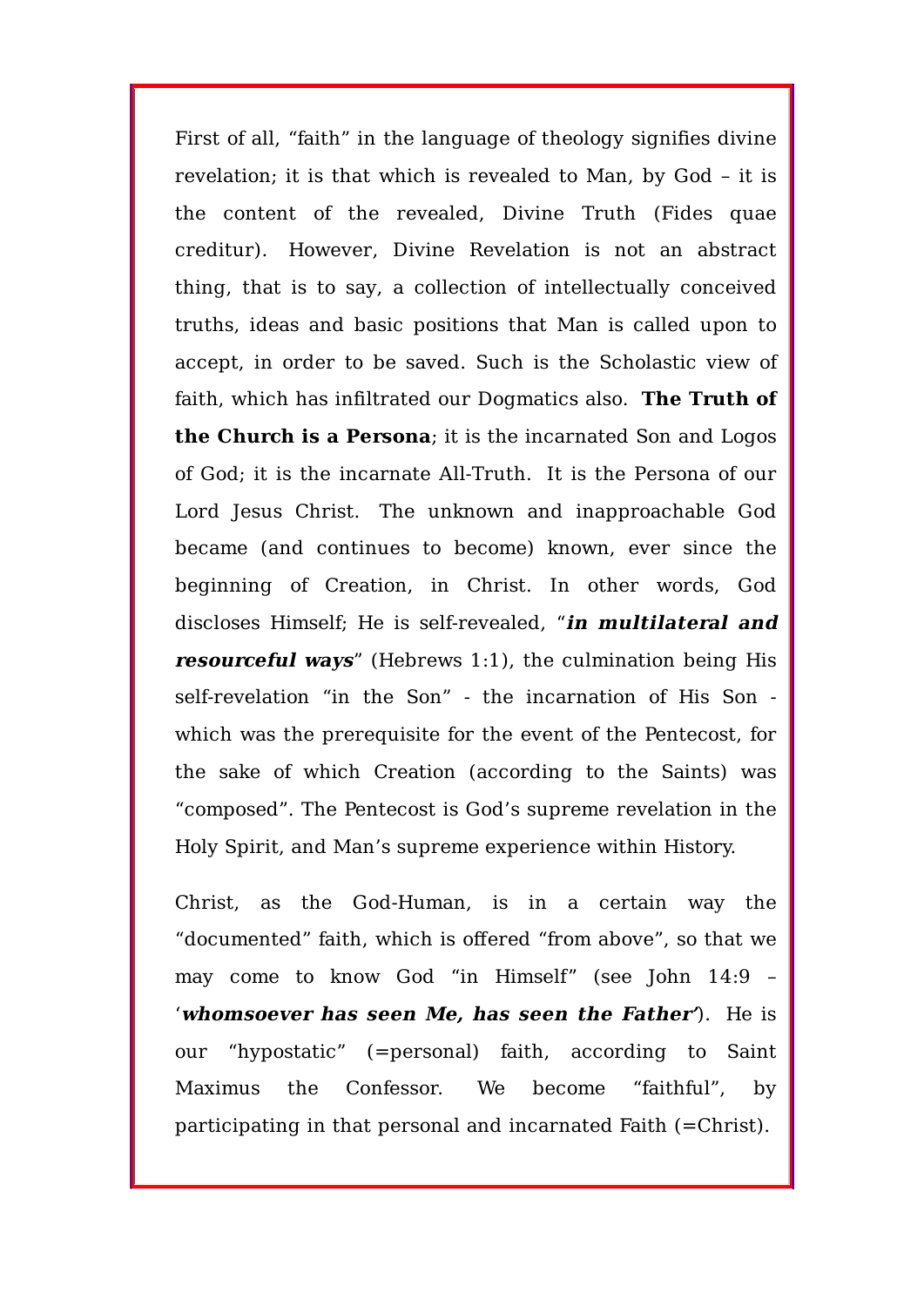Only in Christ can there be a possibility to know the true God. And that is what establishes Orthodoxy's uniqueness and exclusivity, in the event known as "Salvation". (Acts, 4:12)

To the revealed Faith, which is "accredited" to Man for his salvation, Man reciprocates with his own (subjective) Faith. Man's faith is absolutely essential, in order for God's power to function inside Man; to lead him to salvation. Its significance is stressed by Christ Himself: "**Whosoever believes and is baptized shall be saved; whosoever disbelieves shall be reproached.**" (Mark 16:16). The "objective" Faith must necessarily be transformed into Man's "subjective" Faith, for his salvation. And that is effected, through the "indwelling" (Rom.8:9 '…**if the Spirit of God dwells within you** …') of the "objective" Faith; in other words, the indwelling of the Uncreated inside the created; of God inside Man. Man is invited by Christ to become "faithful", to be receptive of the revealed-in-Christ Truth as a "life in Christ", and to live that Truth, so that he too may become "true", just as Christ is "**the true One**" (John I, 5:20). Man's salvation is when he is rendered "true", and the prerequisite for this, is his union with the true God.

A faith that is Orthodox is the one that acts soteriologically. And that is the precise point where heresy differentiates itself from Orthodoxy. "Heresy" is the adulteration of the faith and its retraction at the same time, because it is adulterating the faith in two directions: on the one hand, with regard to the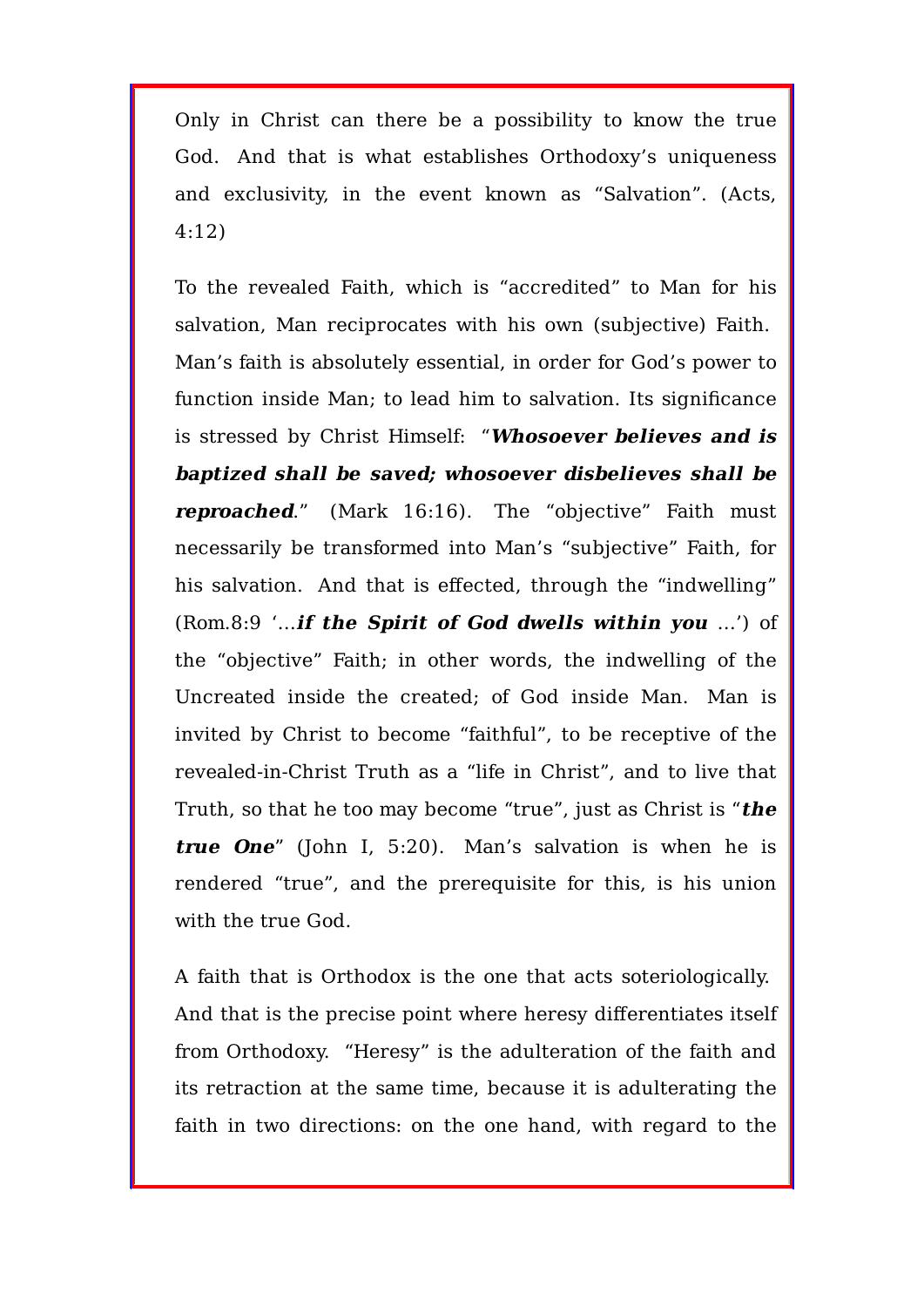"believed" (Christ) and on the other, with regard to its manner of accepting Christ. In a heresy, Christ is segmented and is accepted, not in whole but fractionally, by a segmented - not whole – person, because He is approached **only** by Man's intellect and his lips, while the heart and Man's entire existence is "**<sup>a</sup> long way off**" from God (Matthew 15:8). A heresy (every heresy) is not only a false teaching; it is literally a "non-Orthodoxy" and a "non-Christianity". By approaching the matter in this way, we disentangle ourselves from the confessional disagreements of the past and their scholastic terminology. After all, what is of primary concern is not how false a teaching might be, but whether it is capable of healing Man (as fr. Romanides used to teach); whether it is capable of saving him.

Thus, one could say in conclusion - with regard to the process of the event called "faith" – that faith begins as a logicalintellectual process, in the sense of an external affirmation by Man, then progressing as an acceptance of God's offer and a loyalty towards Him, to be fulfilled however, with an internal certainty and cognizance of God, in Christ. These are the exact basic meanings –linguistically – contained in the term "faith" (pistis) in the Greek language, the language of the Gospels: em-pisto-syni (trust), pisto-tita (fidelity, faithfulness), vevaiotita (certainty, confidence). Further along, we shall attempt – from within our Philokalian (ascetic-neptic) tradition – to elucidate these meanings, in order to comprehend as much as we can the function of faith as a factor of salvation.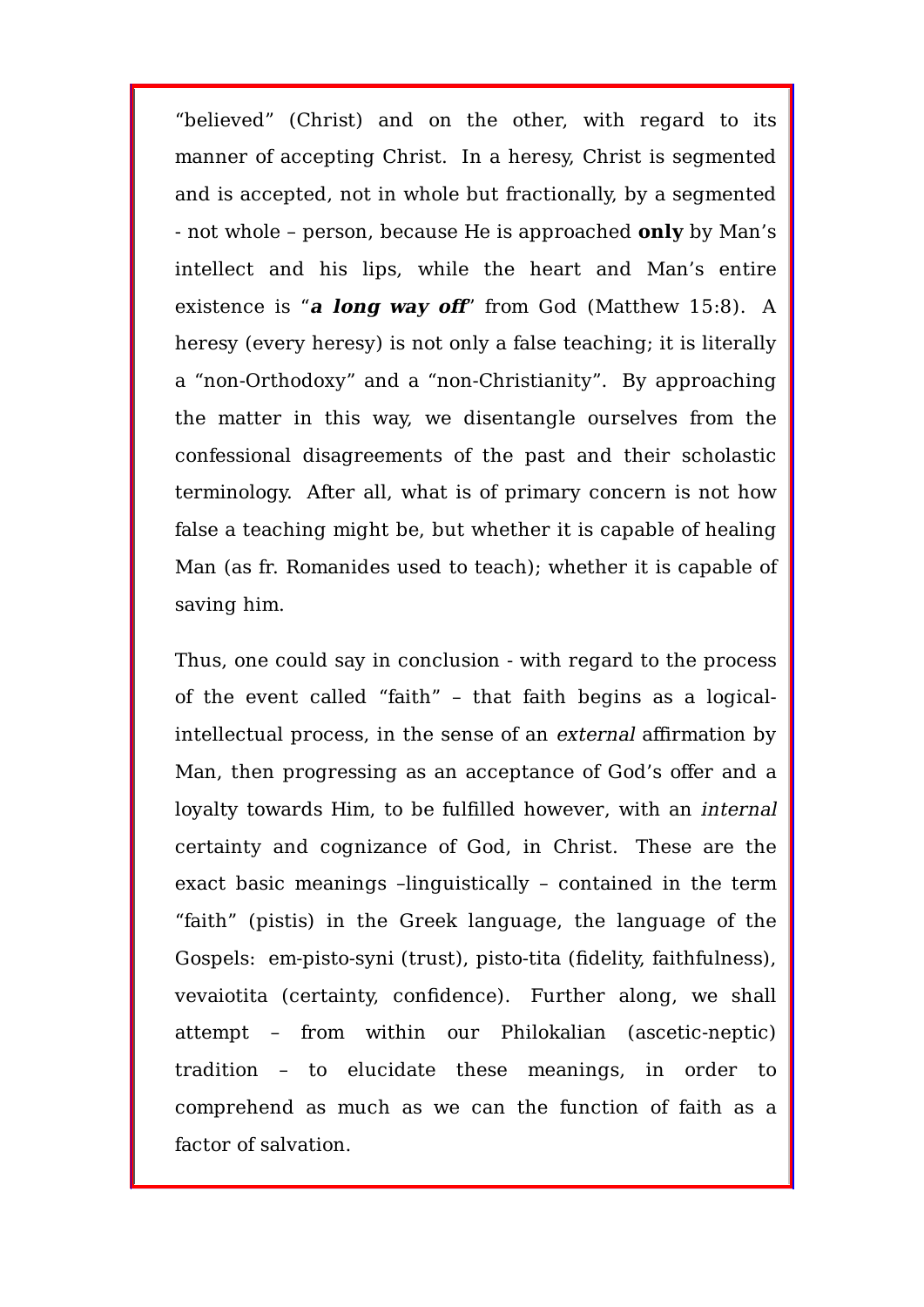## **3. The "first" faith – the "simple" faith – or, the "faith through hearing"**

Jesus Christ - the eternal Logos of God - teaches mankind throughout all the ages, revealing through His teaching the path to Salvation. This was already taking place in the Old Testament, through His "mouths" – the Prophets. But it also took place after His incarnation, through His own most holy mouth, and continues to take place historically, with His Apostles and the saintly Fathers and Mothers, through "to the end of Time" (Matthew, 28:20).

Man's stance, which is characterized by his reply/response to God's calling, is, in the worst case a denial-rejection of God's offer, and in the best case it is our trust in Him. Given that Christ acts in History as "the Physician of our souls and our bodies" (words taken from the Divine Liturgy), we could say that this applies in the case of every Physician: either one shows trust in him and obeys the doctor's orders and is cured, or, he violates his orders and dies. This first "faith", in the form of trust, is the trust that originates "through hearing" a sermon and is a necessary prerequisite for the cognizance of God (see Romans 10:17: '…**faith through hearing, and hearing, through the word of God**').

This first faith of Man is linked to his natural knowledge, which has intellect/ logic as its instrument. There are two kinds of faith, but also two kinds of knowledge/cognizance; at the same time, there are two instruments for each type of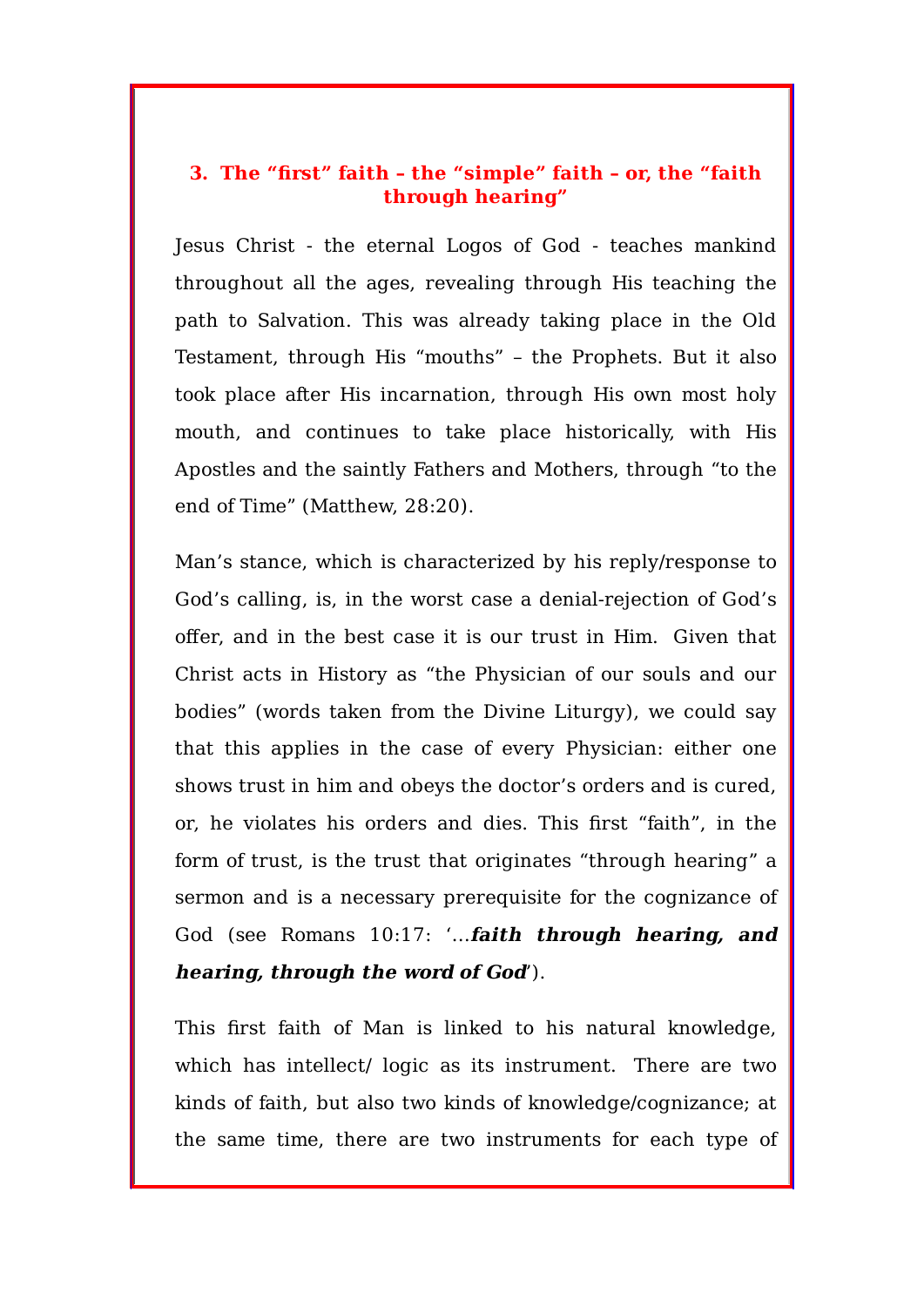knowledge; i.e., for the cognizance of God and the cognizance of the world. That is what was stated by Saint Isaac the Syrian, a major ascetic of the Church: "It is one knowledge, which has faith as its prerequisite, and another, which is born of faith. The former is a natural knowledge, while the latter is a spiritual knowledge." With natural-logical knowledge (albeit it, too, is a gift of God), we can discern between good and evil. But how does natural knowledge lead us to Faith? According to the Apostle Paul, it turns Man towards God, through Creation (Romans 1:20). The divine path, however, is the one of teaching and of miracles – the "divine signs". The teaching and the miracles of Christ orientated Man's natural knowledge, in order to arouse the "first" faith. For instance, when Christ fed the "five thousand" in the desert, the people, on seeing the miracle that Christ performed, exclaimed: "**this man is truly the prophet who was to come into the world**" (John 6:14). In another place, John the Evangelist observes: "**Thus, Jesus had performed many and other signs before His disciples, which are not recorded in this book. These however have been recorded, so that you may believe that Jesus is the Christ (**the anointed One**), the Son of God, and in believing, you shall have eternal life in His name**" (John 20:30-31). But even Christ Himself would say to the Judeans: "**and even if you do not believe me, then believe through (my) Labors, so that you might know and discover that the Father is in Me and I am in the Father**" (John 10:38). And: "**They told you, and you did not believe. The acts that I do in the name of my**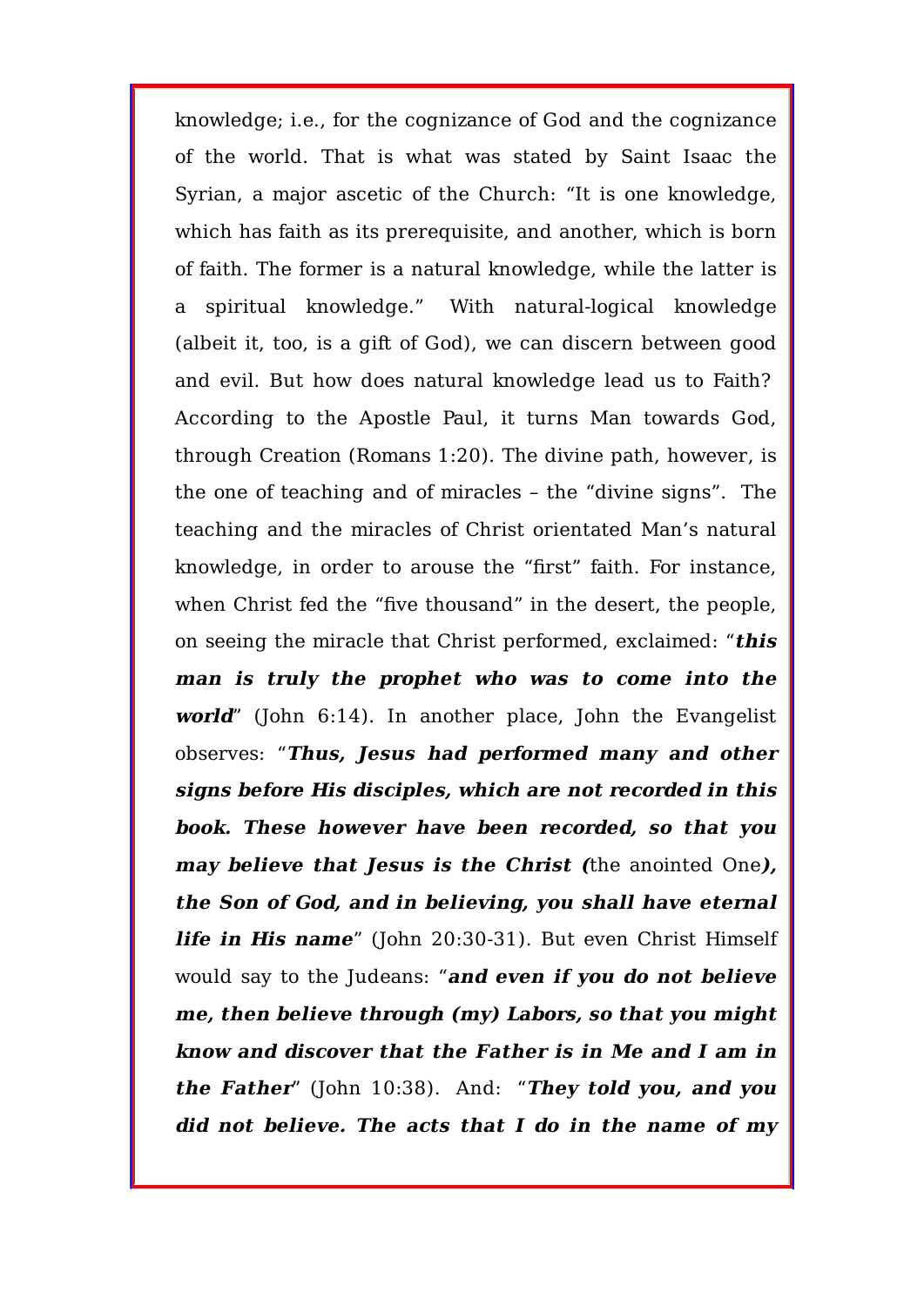## **Father, they testify about me**". (John 10:25)

Christ's words and actions are being repeated, by His saints, during every moment of History, and they are what arouse Man's faith. Only the "**rough-necked and uncircumcised in the heart and ears**" (Acts 7:51) – the Pharisees of every era – reject God's calling for salvation. The toughening and the callousness of the heart is the spiritual death of Man. In a situation like that, Man is rendered incapable of accepting God's Grace.

The "simple" faith alone, as a logical acceptance of the divine truth, is naturally insufficient for salvation; the devil and the demons also possess a similar kind of faith. According to Saint James, the brother of Christ, "**Where is the benefit, if one says he has faith, but shows no Labors? Can his faith save him?** (he is referring here to the "first" faith; i.e., if he were to stop there) **Even the demons believe, and they shudder**." (James 2:14-19) The first faith contributes towards salvation, when, according to the same Apostle, it has "Labors" to show for it. Labors of faith constitute the enacted sequel of a person's belief in Christ; in other words, they represent his trust and his obedience in Christ – his recognition of Christ as Savior.

But what are those Labors that the first faith gives birth to? Saint Simeon the Theologian  $(11<sup>th</sup>$  century) speaks of the "virtues" that are born of the first faith: "**Faith in God gives birth to the desire for good things and the fear of condemnation. The desire for good and the fear of**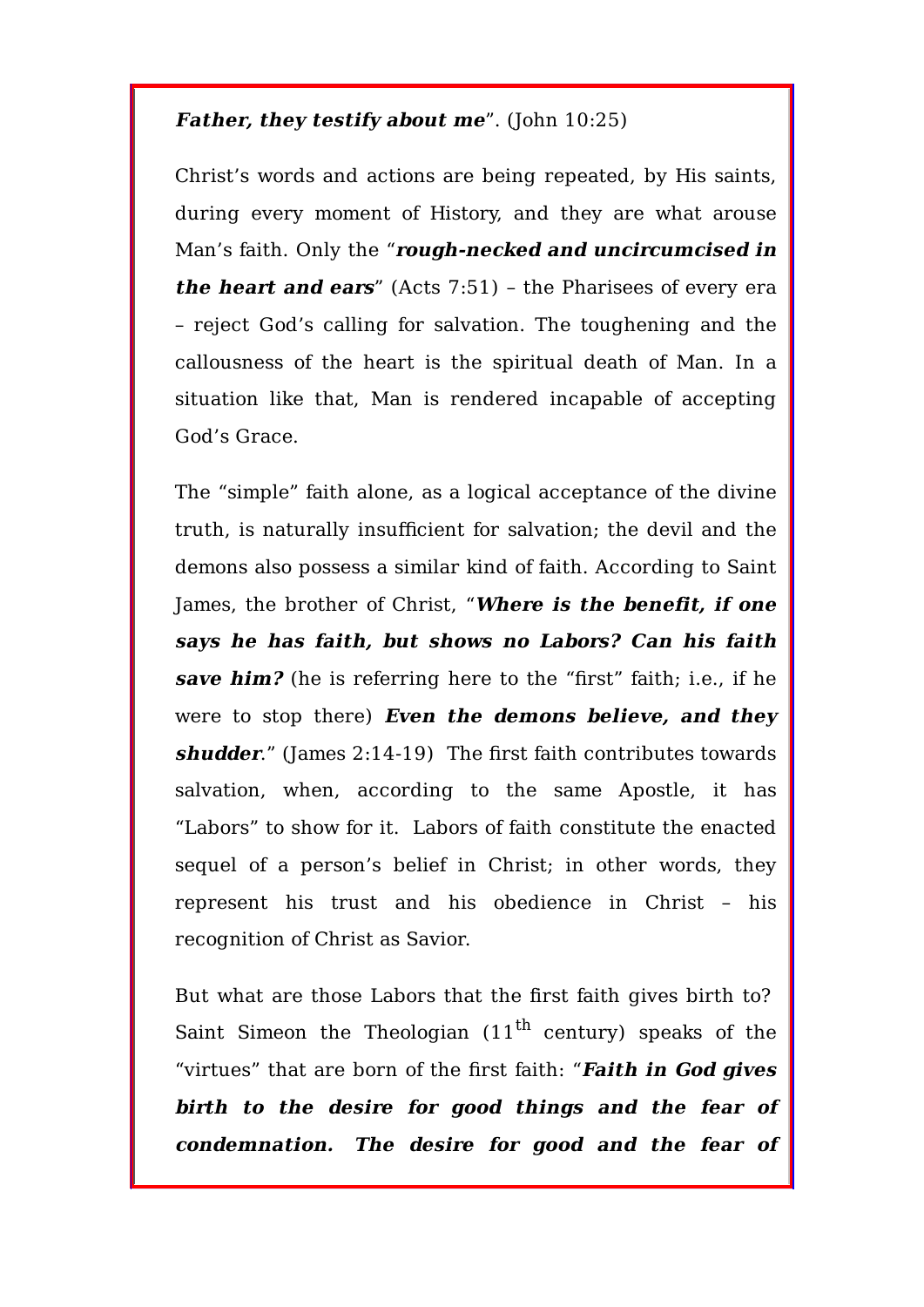**condemnation lead to <sup>a</sup> precise observation of the commandments. The observation of commandments however, will reveal the human weaknesses. The awareness of one's weaknesses will give birth to the remembrance of death. However, he who has reached the stage of having that remembrance of death as his living companion will hasten to discover what his situation will be, after death. But whoever does indeed preoccupy himself with learning something about what happens after death, abstains from the pleasures of this life; because if he becomes attached to even one of them, he will be incapable of attaining complete knowledge**." Virtues that are born of the first faith are in an inter-dependent relationship between themselves, because the one produces the other. According to Saint Maximus the Confessor: "**Whoever has the Lord in his thoughts, maintains a fear of Hell. By remaining afraid of Hell, he keeps himself at a distance from passions. Whoever keeps himself away from passions, will tolerate the ordeals of life. By tolerating the ordeals of life, he acquires <sup>a</sup> hope in God. He who has his hope in God, distracts his mind from everything terrestrial, in other words, he attains apathy** (a-pathos = passion-less). **And when Man distracts his mind from everything terrestrial, he acquires divine love**."

We must point out here that the confusion that ensued in the West regarding the relationship between faith and labours, is, in the Patristic tradition, nonexistent. James speaks of the first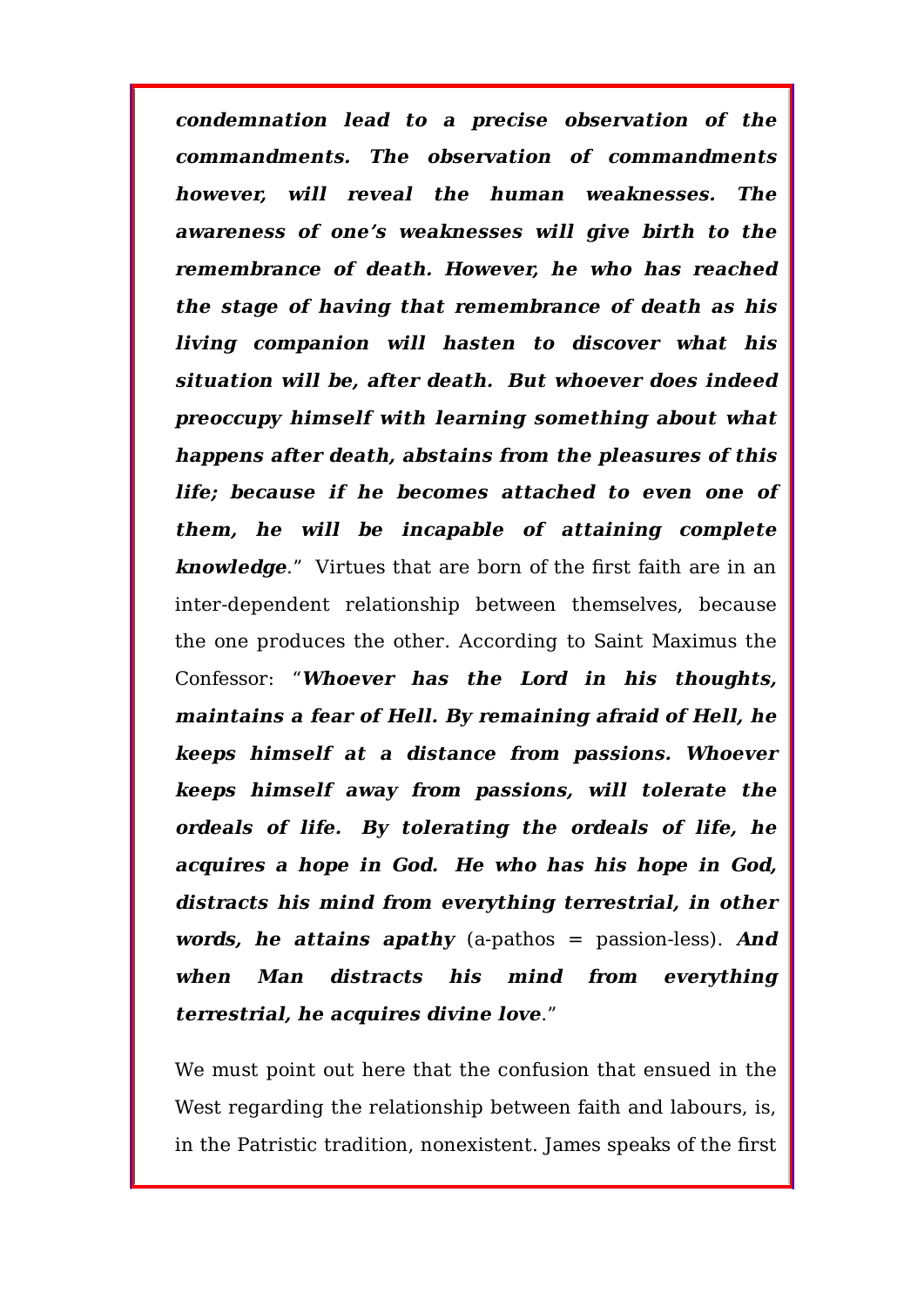faith, which must be complemented by labors of salvation. But Paul speaks mainly of the second faith, which we shall talk about, further on. This faith is the fruit of the Holy Spirit, inside the heart. Let us return to the first faith for now:

The labors of the first faith are of a therapeutic character, and they act as spiritual medicines for the healing/restoration of the human existence, in its communion with God. The "labors of the law" – which is essentially Paul's sermon to the Romans – cannot, on their own, earn any recompense (reward: Luke 17:10), nor can they save Man. For example, the Pharisees had labors of the law to show, but they could not be saved, because they were not "pure of heart". The catharsis (cleansing) of the heart is a prerequisite for the cognizance of God. "**Blessed are the pure in heart, for they shall look upon God**" (Matthew 5:8). The criterion, therefore, that evaluates the first faith, is that it leads to the cleansing of the heart. That is why faith is subjected to monitoring, exactly like a therapeutic, medical method is proven correct, when it leads to a person being cured. And here, again, the difference between Orthodoxy and non-Orthodoxy is evident. Non-Orthodoxy (heresy) does not lead – cannot lead – Man to becoming cured, because it does not possess the "medicines" required for salvation. These "medicines" are the proper teaching of the Bible and the dogmas (decisions) of the Ecumenical Synods, which are nothing more than the recording of the experiences of the Saints on the matter of salvation. The dogmas of the Church provide the faith that saves, and they determine the course of the faithful person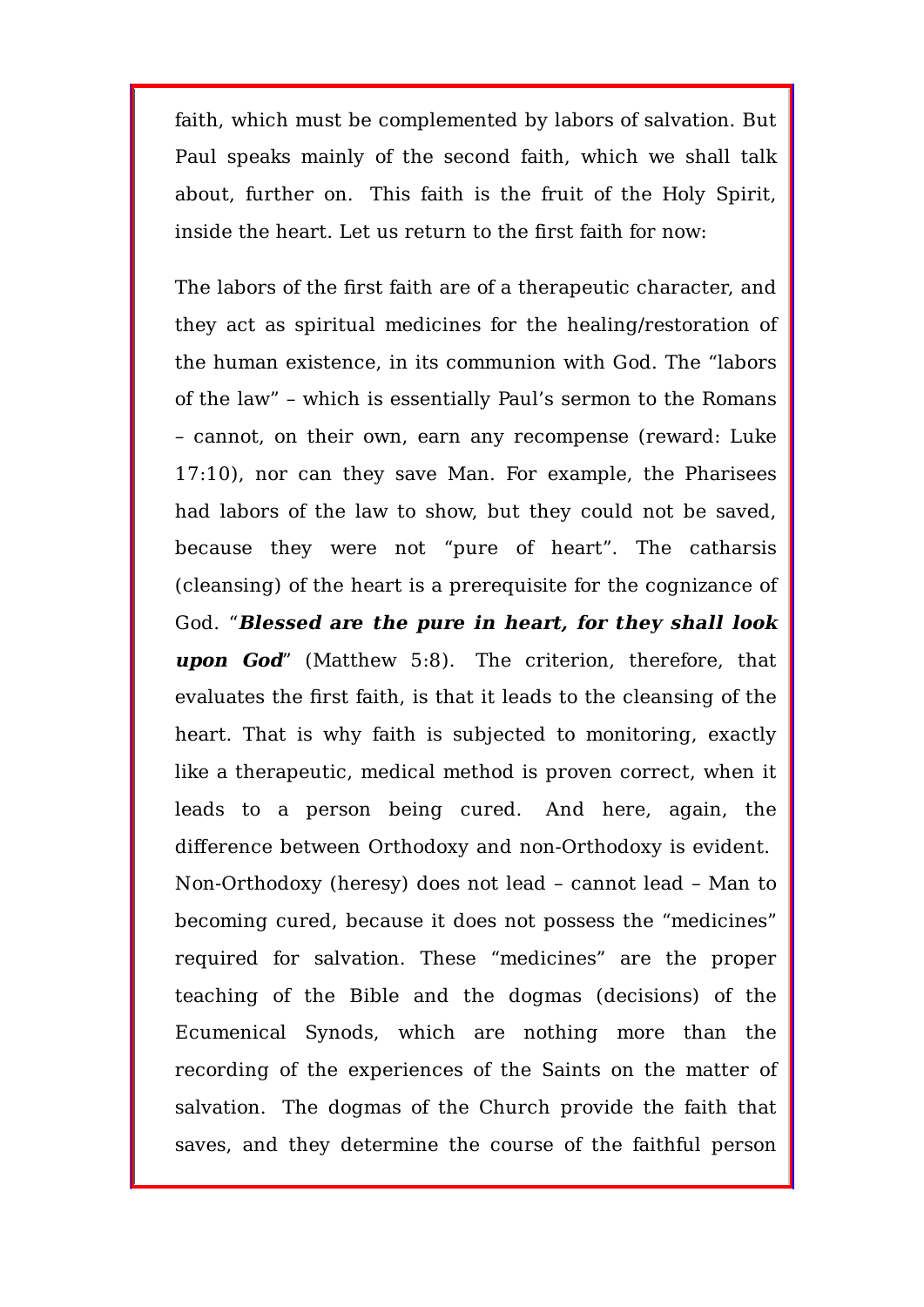towards salvation. That is why the Saints throughout the ages struggled to the death for the preservation of the purity of the dogmas, just like genuine Physicians struggle for the preservation of a therapeutic method. Adulterated dogmas do not save, and this, again, is where the tragedy of heresies becomes apparent. Their dogmas are adulterated medicines that are lethal for Man, and lead to eternal destruction. And that is the reason the Saints are afraid, not of sin, but of heresy.

This also explains a historical practice, which is often misconstrued. Heresy, as maintained by fr. John Romanides, was regarded by the Christian State as an adulterated medicine, as it contains poisonous teaching. That is why heretics' books (but not the heretics themselves!) were often burnt (that is, destroyed) in the Orthodox East… the way that any justly governed State is obliged to destroy any medicine that endangers the lives of its citizens, and to obstruct the activities of pseudo-physicians. In this matter, it is not about restricting the free movement of ideas, because here, Man's very eternal existence is threatened.

These are the prerequisites, with which our Church to this day is struggling to protect its flock from heretical groups of the East and the West, which are employing (especially in our homeland) an open and provocative proselytism. This is why we need the prayers and the support of everyone.

## **4. The "perfect" faith – the indwelling (inner) faith**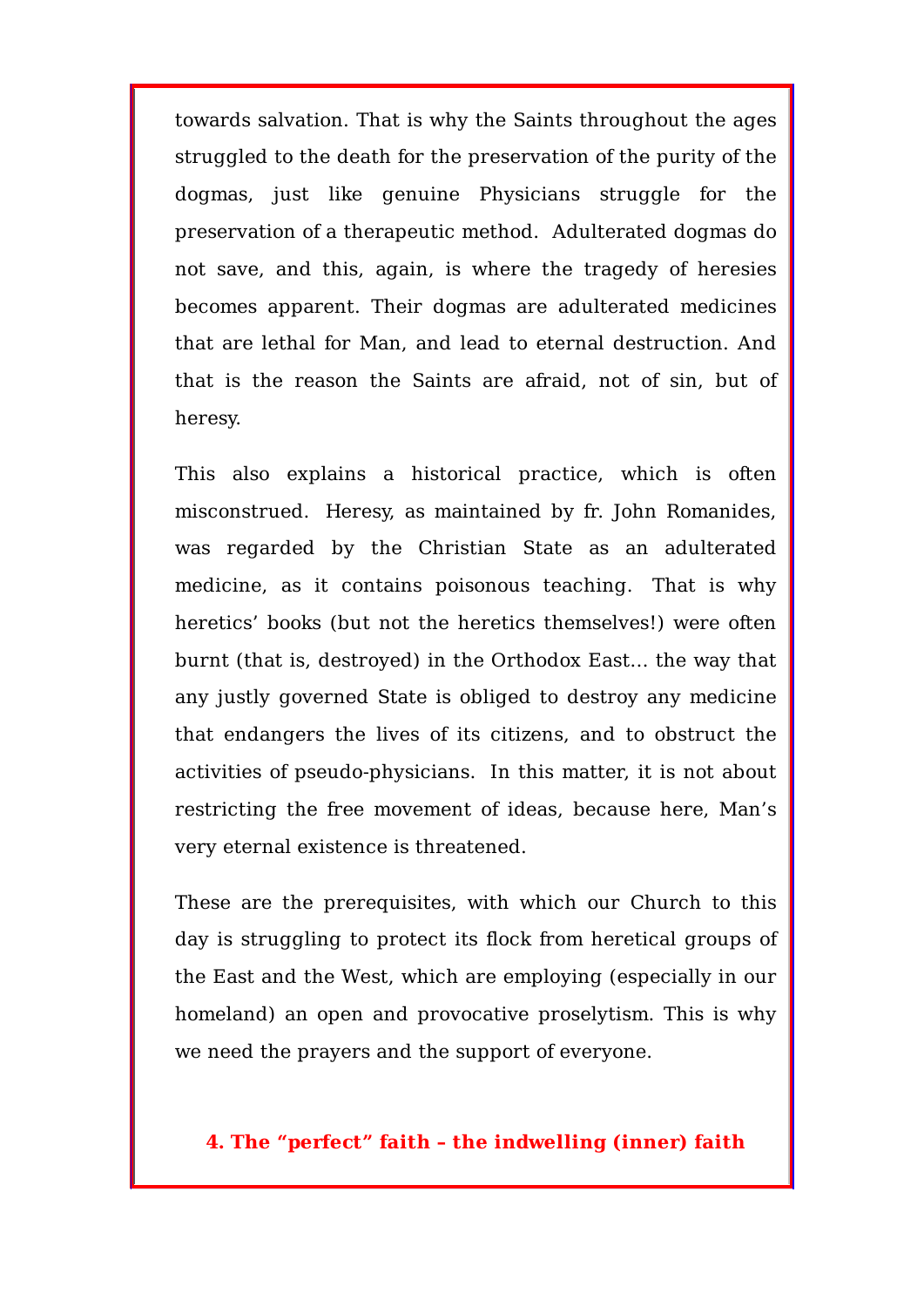The first faith may not save, but it does open the way to salvation, which is expressed by the perfect, inmost faith. This is what is preached by our Saints, such as Saint Makarios the Egyptian  $(4^{th}$  century): "**He who tries to believe and to become united with the Lord, must try to receive the Holy Spirit during this lifetime. That is why Christ came to the world: to administer the Holy Spirit to the soul… But if someone does not try to discover, here, from this lifetime, where the light of the Holy Spirit is, and preserve it inside his soul, then, when he dies, he can expect to be received by the place of darkness, at the left hand of the Lord**."

This faith is called "supreme", "perfect", "inmost", "originating from vision". It is the faith that is linked to the event of salvation, because it constitutes the certainty of salvation within Man. The "first" faith is more of a human achievement – albeit naturally with the help of God. The "perfect" faith is the fruit and the gift of the Holy Spirit. In order for someone to attain it, he must acquire the Grace of the Holy Spirit. That is why the assumption of the Holy Spirit is the Christian's aim (ref. "**receive ye the Holy Spirit**" (John 20:22). The prayer of the Orthodox faithful is: "Heavenly King, the Paraclete, the Spirit of Truth…come, and camp inside us…". Life in Christ, as an exercise, is called "spiritual effort", precisely because it aspires to render Man receptive of the Holy Spirit.

#### **Patristic references on the two-fold faith:**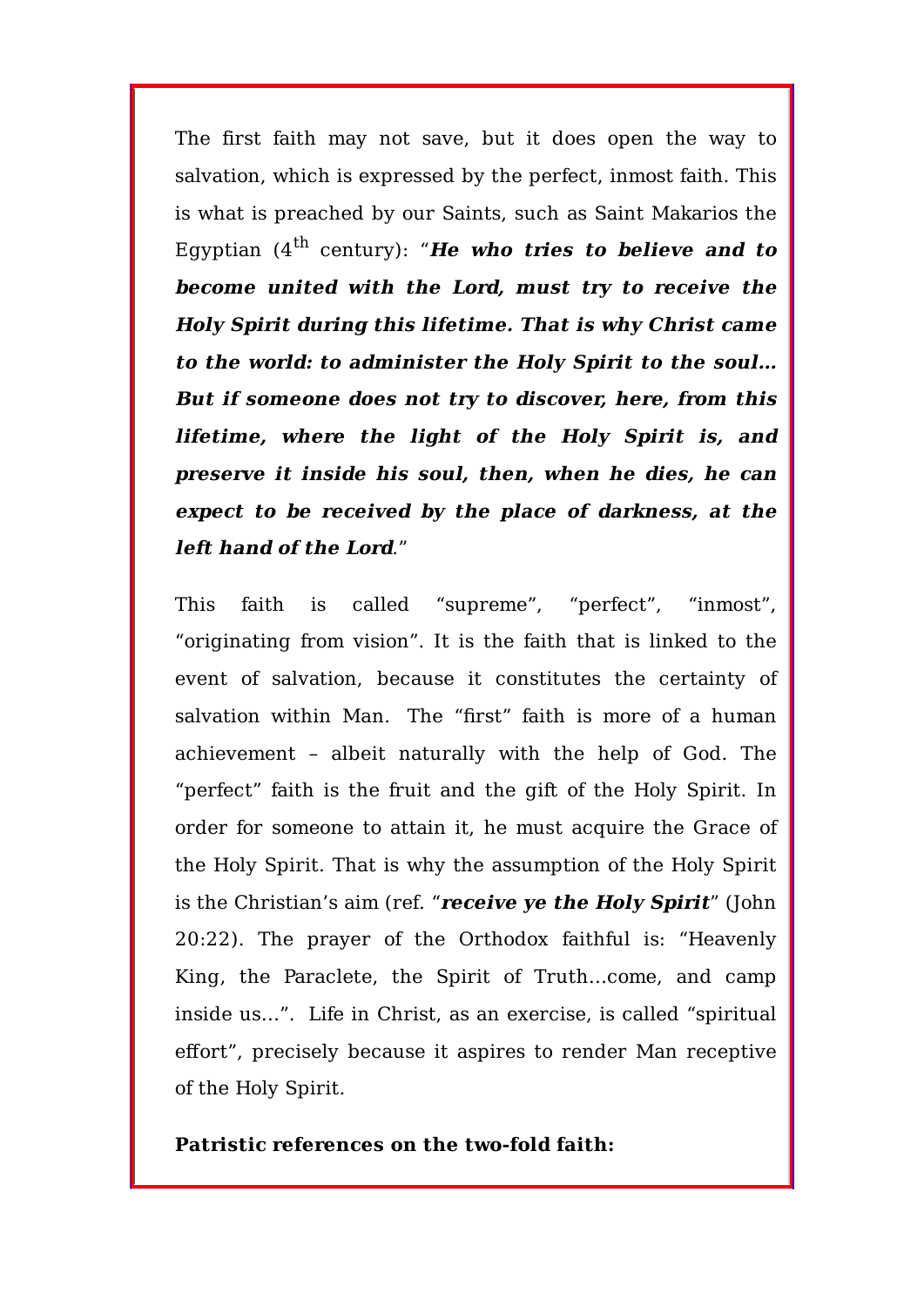**John the Damascene (PG 94, 1125C – 1128A)**

"**Faith is two-fold. There is the faith that originates through hearing; for, having heard of the divine scriptures, we believe through teaching…Then again, there is the faith which is the hypostasis of things hoped for… As for the first, it springs from our conviction, while the second belongs to the endowments of the Spirit**."

**Anastasios of Sinai (PG 89, 76 CD)**

"**The upright faith is understood as two-fold. There is the faith upon hearing a sermon, and there is the more certain faith, which is the hypostasis of things hoped for. And as regards the one upon hearing, all people are able to attain it, whereas the second one is only attained by the righteous**."

A living member of the body of Christ is the one who has the Spirit dwelling inside him, with "**unutterable sighs within his heart**" (Romans 8:26). This person is "faithful; he is "**<sup>a</sup> temple of God**" (Cor.I, 3:16). A spiritual person in the language of Orthodoxy is the bearer of the Holy Spirit, and it is he, who truly belongs to Christ, as a genuine member of His body. The Paulian distinction of the "spiritual-natural-carnal" person is upheld by the holy Fathers also, when they refer to a person being "according to nature", "above nature" and "contrary to nature". Saint Mark the ascetic underlines this division, with the following words: When the Nous is in a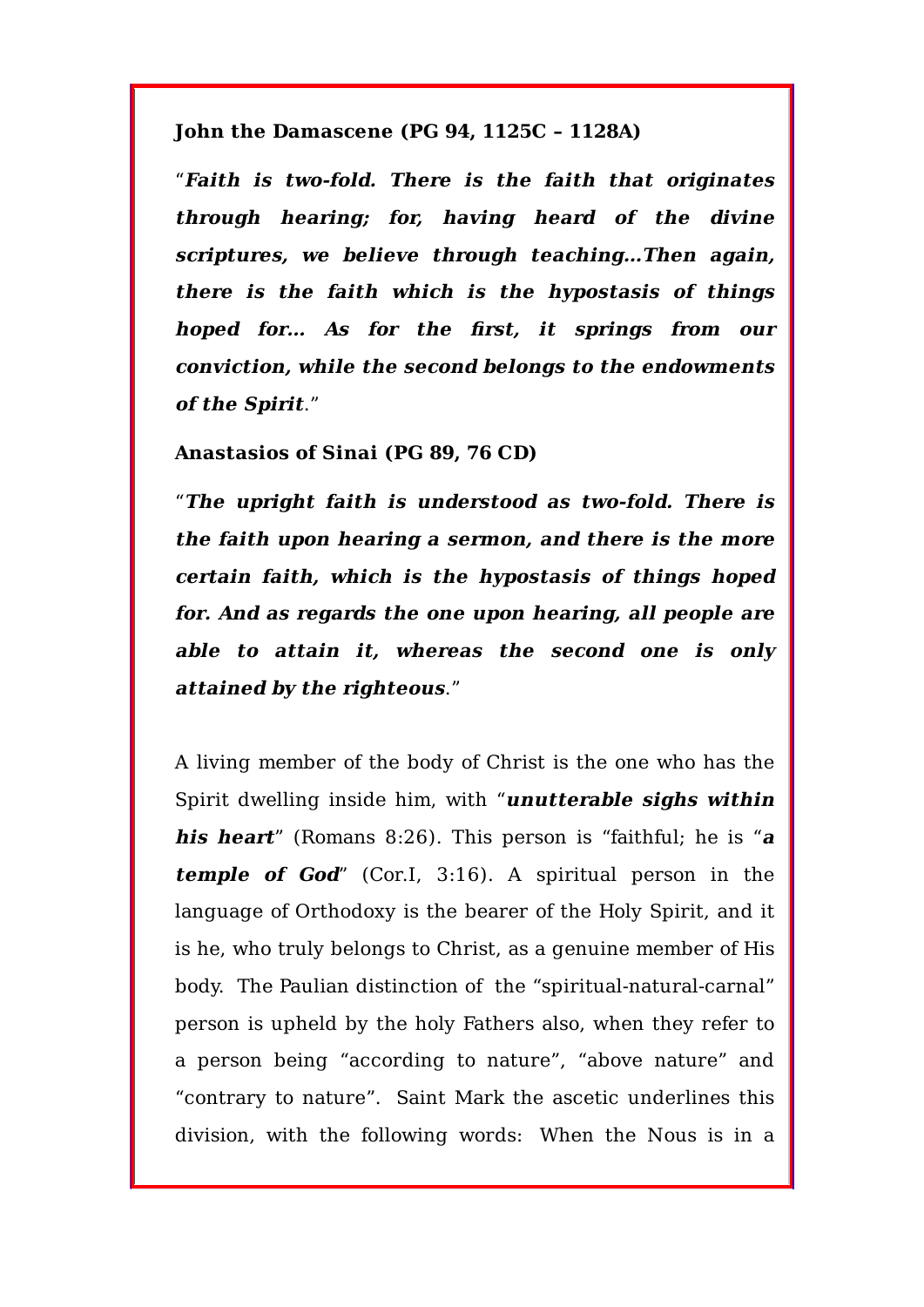"contrary to nature" condition, Man is forgetful of God's justice, and he is in conflict with his fellow-man whenever they wrong him (=the carnal person). But when the Nous is in a "natural" (according to nature) condition, then that person discovers that he himself is the generator of evil thoughts. This person confesses his sins to God and is fully aware of the cause of his passions (=the natural person). However, when the Nous reaches the "above nature" condition, it receives the gifts of the Holy Spirit, and this person knows that when he begins to prefer attending to bodily matters, he cannot keep the Spirit  $(=$  the spiritual person).

The inmost faith according to Saint Gregory of Palamas is the best of all proofs of God. "**Faith**", he says, "**is the best of all proofs, and an improvable proof of a holy proof**", because it is something that is experienced; it is an inner certainty. That is why logical proofs of God were not developed in Orthodoxy – they were never deemed necessary. The "sight" of God - "theopty" - is the direct and insurmountable proof of divine existence and presence.

The perfect faith is frequently mentioned in the New Testament, but it requires a knowledge of the linguistic code of the Holy Scripture in order to be comprehended. Here are some examples:

John 3:16: "…**so that every believer in Him shall not be**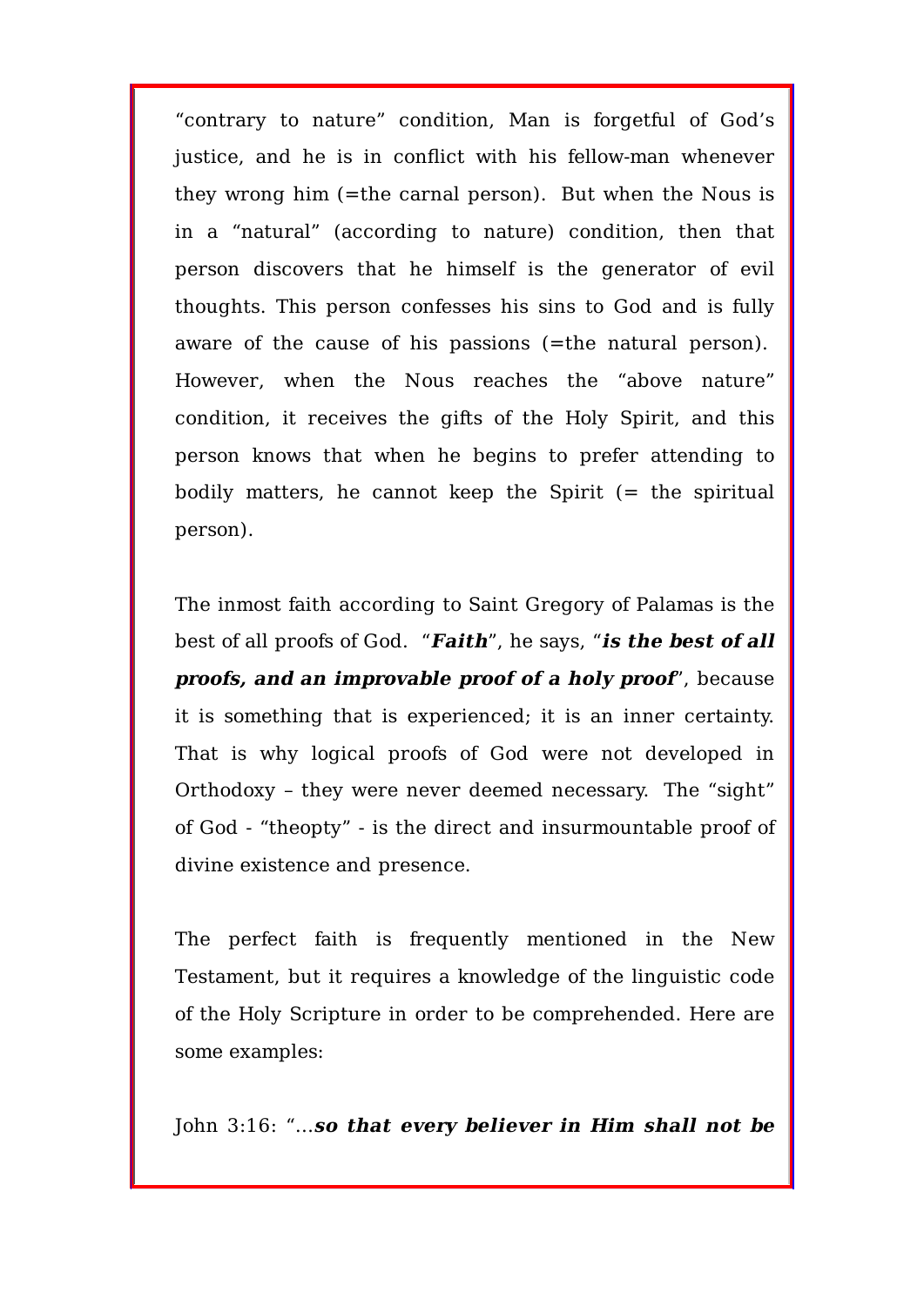**lost, but shall have eternal life**.." ('eternal life' = divine Grace, divine energy. 'believer' = the one who has Grace dwelling inside him)

John 3:18: "**The believer in Him is not judged**"

John 11:6: "**The believer in me, even if he dies, shall live**" John 14:12: "**The believer in me, whatever works I do** (=miracles), **he too shall do, and even greater than these shall he do**" (see the miracles performed by the Saints, even during the New Testament era).

Paul's address in his epistle to Hebrews (11:1) is related to the perfect faith: "**And there is <sup>a</sup> faith, which is the hypostasis of things hoped for; the monitoring of things that are not seen**". The "thing hoped for" is the uncreated grace of the Triadic God. We are in anticipation of the Kingdom of God, of His Grace. Furthermore, the "thing that is not seen" is uncreated grace itself. The inmost faith becomes the monitor, that is, the verifying factor, of that which Man cannot see with his physical eyes. With the enlightenment of the Holy Spirit, Man reaches the stage of "theory", in other words, the vision of divine majesty (the kingdom). This is what is expressed by the other word of the Apostle: "…**if….you believe in your heart…you shall be saved**." (Romans 10:9). Therefore, this is not about a logical faith, but a cardiac one, which is possible, only with the presence of the Uncreated within the heart. It is in this context that Christ's words should also be comprehended: (Luke 18:8): "**However, when the Son of Man comes, I wonder if He will find the**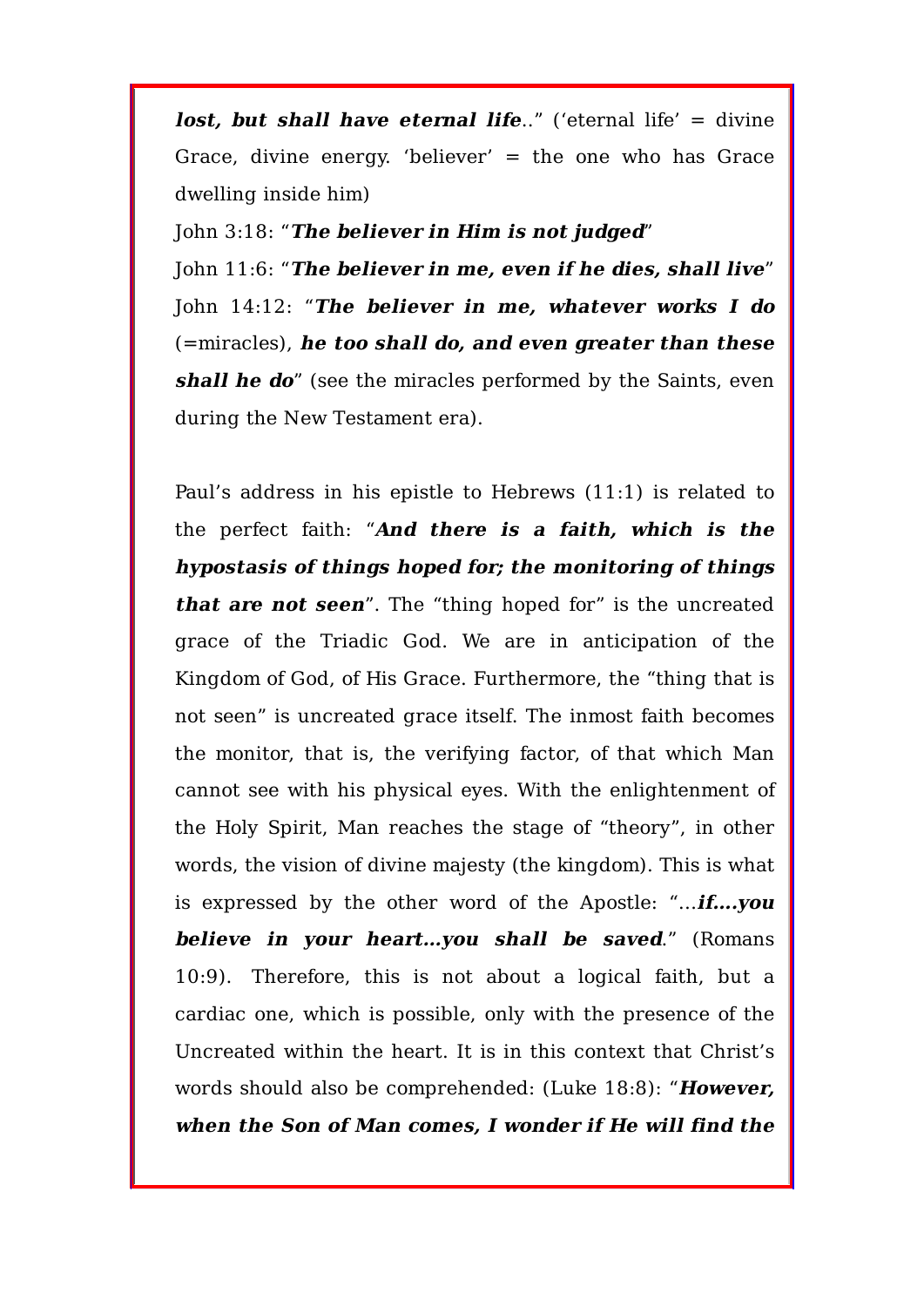#### **faith on earth**?"

Today's man could ask about the way the inner faith functions. We shall reply, with a New Testament excerpt (Acts 3:1-8): "**Peter and John were going up to the sanctuary on the hour of prayer - the ninth - when a certain man who was lame from his mother's womb was being carried along, whom they placed every day near the portal of the sanctuary – the so-called 'majestic' portal – so that he could beg for alms from those who entered the sanctuary. This man, on seeing Peter and John intending to enter the sanctuary, asked to receive alms from them. Peter looked upon him, together with John, and said: 'Look at us'. He turned towards them, hoping to obtain something from them. And Peter said: 'Silver and gold I have none on me; what I have, that I shall give you: in the name of Jesus Christ the Nazarene, walk! … And in a daze, he stood up and walked**…"

Only those who are conscious of the presence of the Holy Spirit in their hearts can speak like the Apostle Paul did. Analogous moments are encountered in the lives of Saints (for example, Saint Spyridon would go to his daughter's grave and address her, with the certainty that he would receive her reply). Why don't we clergymen, who have received the same ordination as them, dare to venture into similar actions? Quite simply: because God's grace is inert inside us. We are not proper bearers of Grace; we are mere "transporters" of it!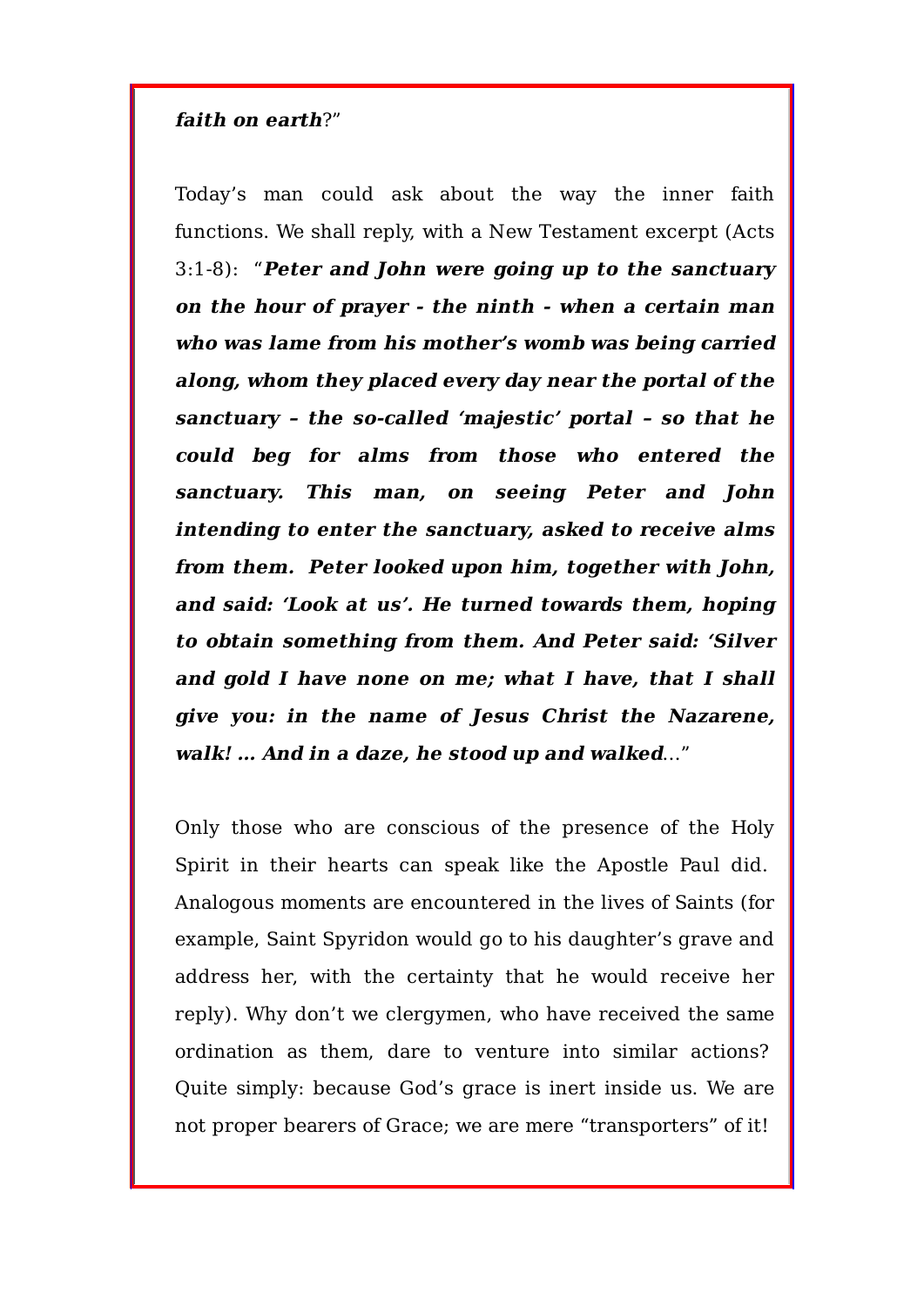The criteria of true faith and the outcome for Man is, for us Orthodox, those proofs of theosis provided by God Himself; i.e., the relics of Saints such as Saint Spyridon's nowadays in Corfu, and the 120 relics in the Great Cloister of Kiev in the Ukraine. A heresy has no holy relics to show: relics that are intact, miracle-working, and fragrance-exuding (=evidence of theosis). Besides, a heresy adulterates the faith in two directions: it either turns the faith into a philosophical system and ideology, or, it absolutizes one's labors –like the Pharisees did- and leads one into a barren activism (=missionary labors without any esoteric rebirth).

But here is where we come to comprehend the words of Saint Cyprian  $3^{rd}$  century): "extra ecclesiam nulla salvus" (there is no salvation outside the Church). "Church" here is not what is conventionally known as "Church" nowadays (even heresies call themselves churches); "Church" is the one and only Body of Christ. These words mean: "Outside of the lifestyle, which comprises the way of existence of that Body within History, Man cannot be saved." The Church exists wherever that way of life is preserved: according to Saint Irenaeus, bishop of Lugdunum (2<sup>nd</sup> century), "Ubi Spiritus Sanctus, ibi Ecclesia et omnis Gratia". Wherever the presence of the Holy Spirit is perceived (Saints, miracles), that is where the Church and all of God's Grace is.

#### **5. Points of conclusion**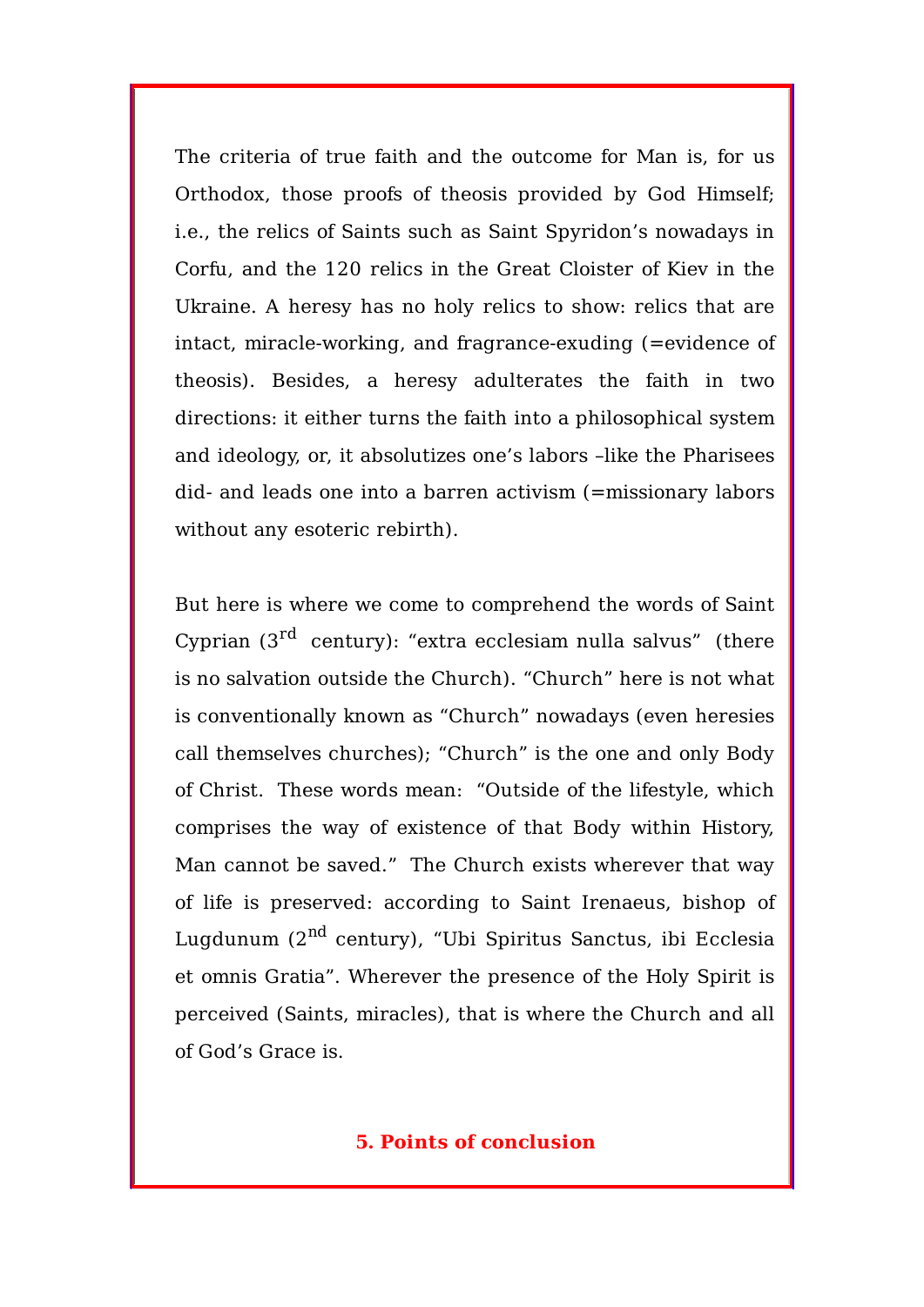1) Orthodoxy exists, only where the method for the perfect faith is familiar and is applied. Wherever the path to theosis is unknown - even if the ground is characterized as "Orthodox" – that is where a heretic way of existence is pursued and is consequently non-Orthodox. Heresy, as a heretic way of existence, is oblivious to the experience of theosis. Instead, it "religionizes" the faith (it seeks to bridge the gap between man and God with the external-ritual media of a religion). The religionizing of the faith refutes the faith, as does its ideologicalizing. Heretics theologize intellectually, academically, and they cannot discern between truth and fallacy. Thus, "Orthodox" is the one who does not formulate heretical views, but the one who purifies himself, in order to attain Holy-Spiritual enlightenment. According to Saint Gregory of Nyssa, heretics show up, wherever "theumens" (enlightened ones) are absent.

2) The ecumenical dialogue would have acquired a certain meaning, if it dealt with these problems and not with "scientific" compromises for the purpose of seeking solutions.

3) Heresy is repulsed, not with violence or with legalistic or police measures, but with the experience of Theosis. Wherever this experience exists, there the Church exists. Unfortunately, in contemporary Christian societies, the seeking of Grace is tending to vanish altogether, and only monasticism is the area in which this seeking of the "perfect faith" has been preserved. This is why only monasticism is left